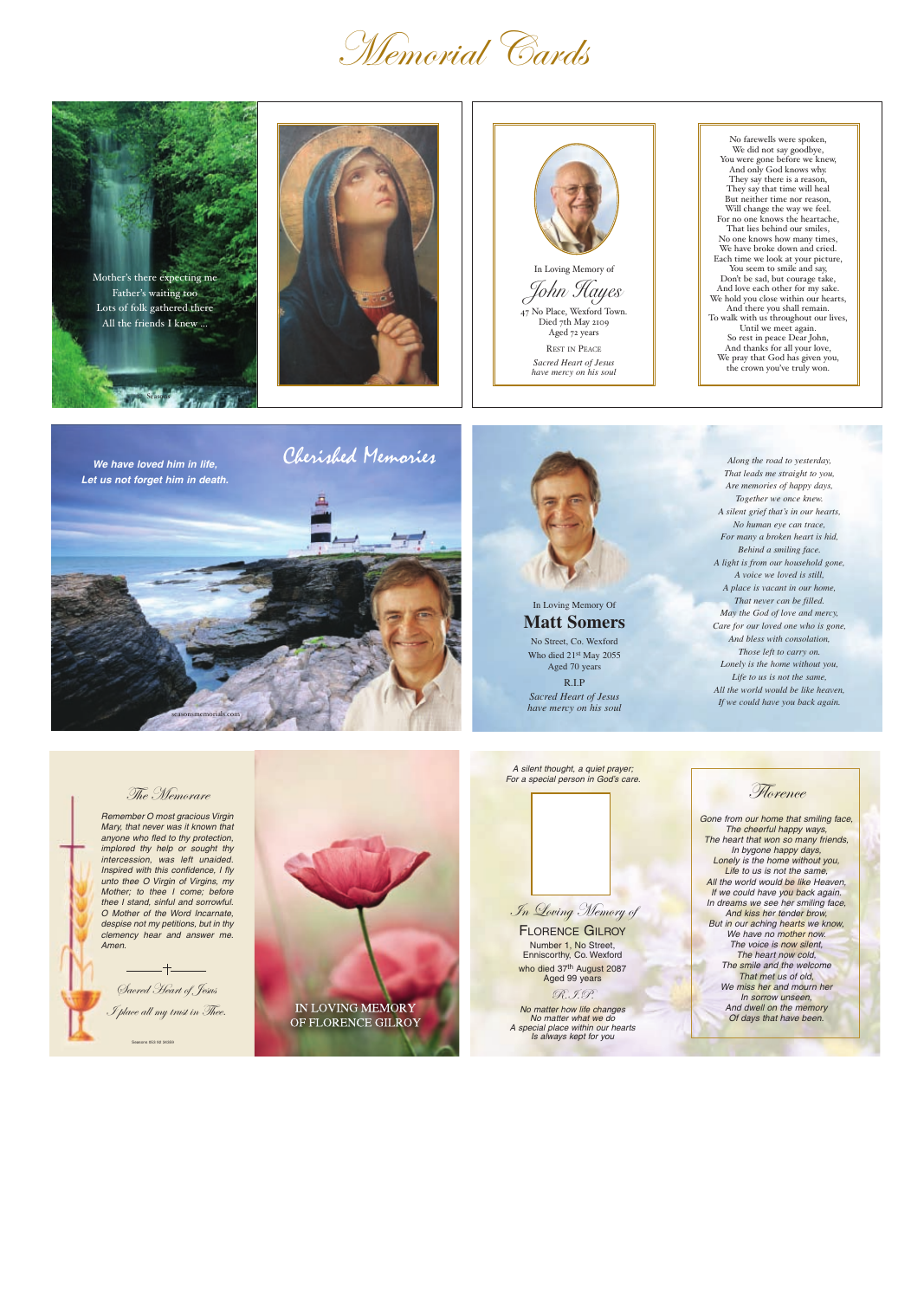## **Bookmarks**

Mary Darcy

*Street, Town, County. Died 31st February 2089 Aged 97 years*

*Rest in Peace*

*No matter how life changes No matter what we do A special place within our hearts Is always kept for you*















No Street, Co. Sligo.

Died 31st February 2089 Aged 77 years

#### **REST IN PEACE**

We sat beside your bedside, Our hearts were crushed and sore, We did our duty to the end, 'Til we could do no more. In tears we watched you sinking, We watched you fade away, And though our hearts were breaking, We knew you could not stay. You left behind some aching hearts, That loved you most sincere. We never shall and never will, Forget you, father dear.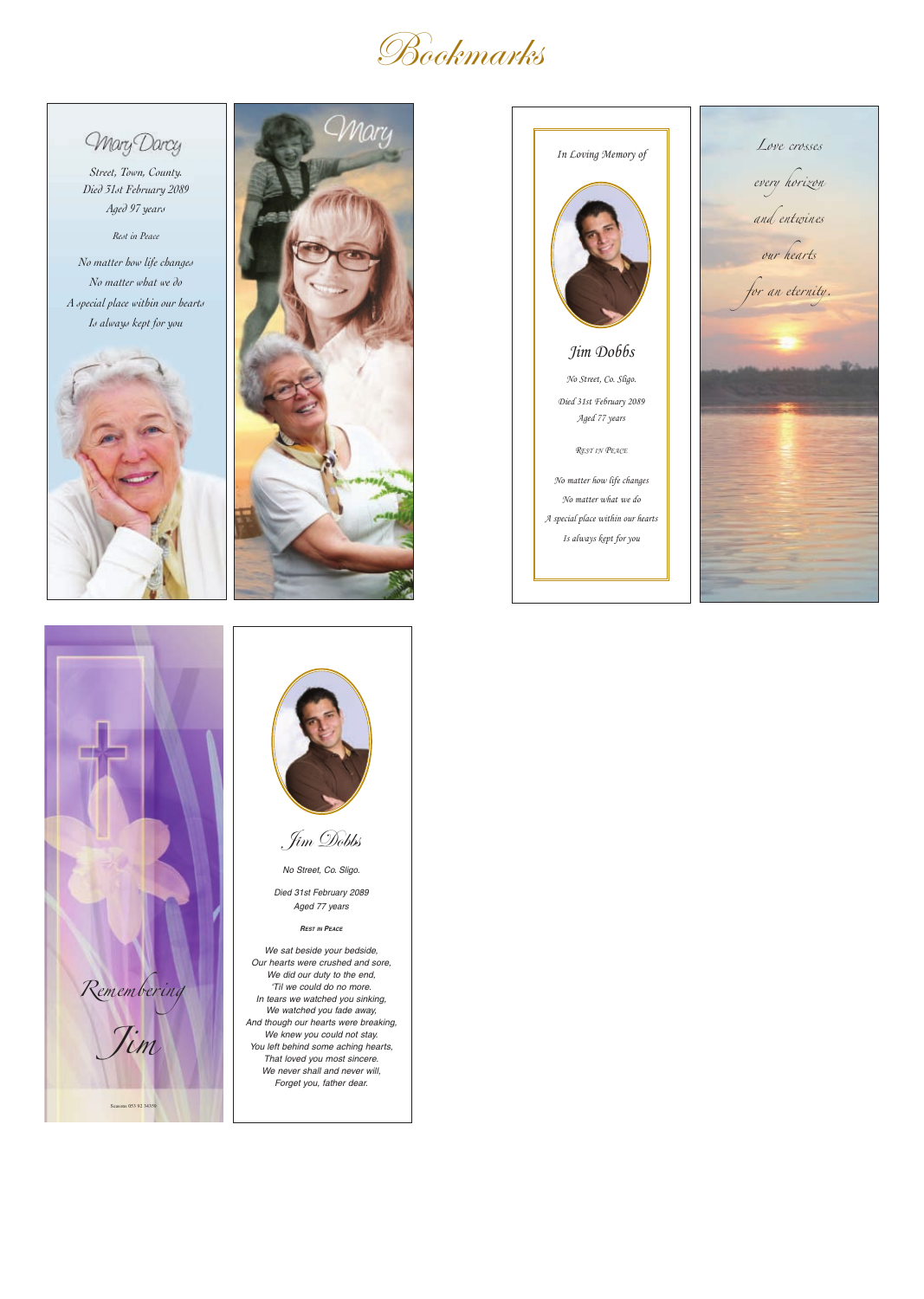



No Street, Enniscorthy





The family of the late

## **Ronald Darcy**

Thank you most sincerely for your kind expression of sympathy in their sad loss.

The Holy Sacrifice of the Mass has been offered for your intentions.

Carlow.

# Acknowledgement Cards/ Letters





### R.I.P.

*Jimmy's's wife Mary, sons and daughters and their families wish to express our true and loving thanks to you for your kindness, support and the friendship you gave to us in so many ways on our recent sad loss of Jimmy.*

> *The Holy Sacrifice of the Mass has been offered for your intentions.*

*Yours Sincerely*

\_\_\_\_\_\_\_\_\_\_\_\_\_\_\_\_\_\_\_\_\_\_\_\_\_\_\_\_\_\_\_\_\_\_\_\_\_\_\_\_\_\_\_\_

*Ar dheis Dé go raibh a anam*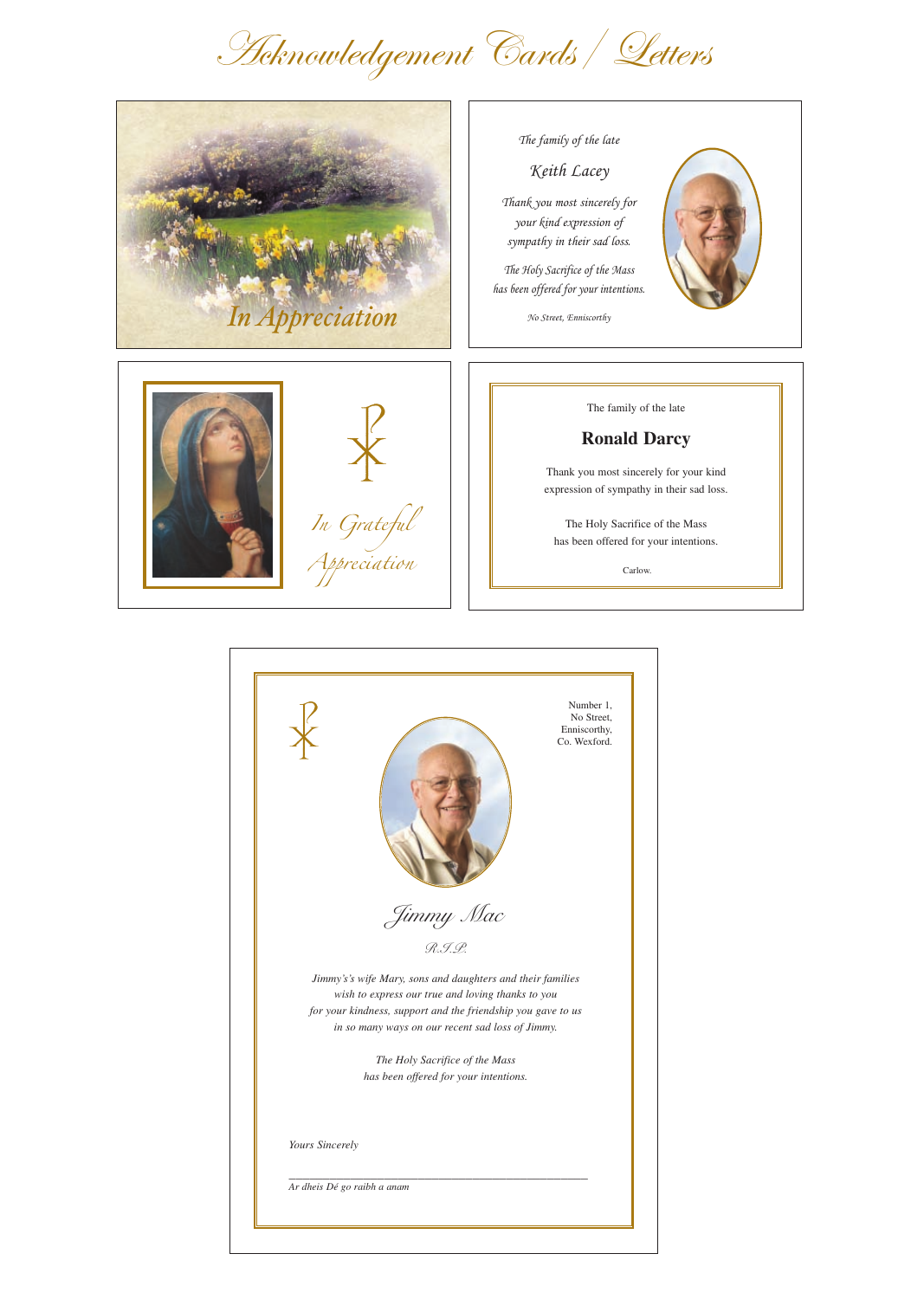